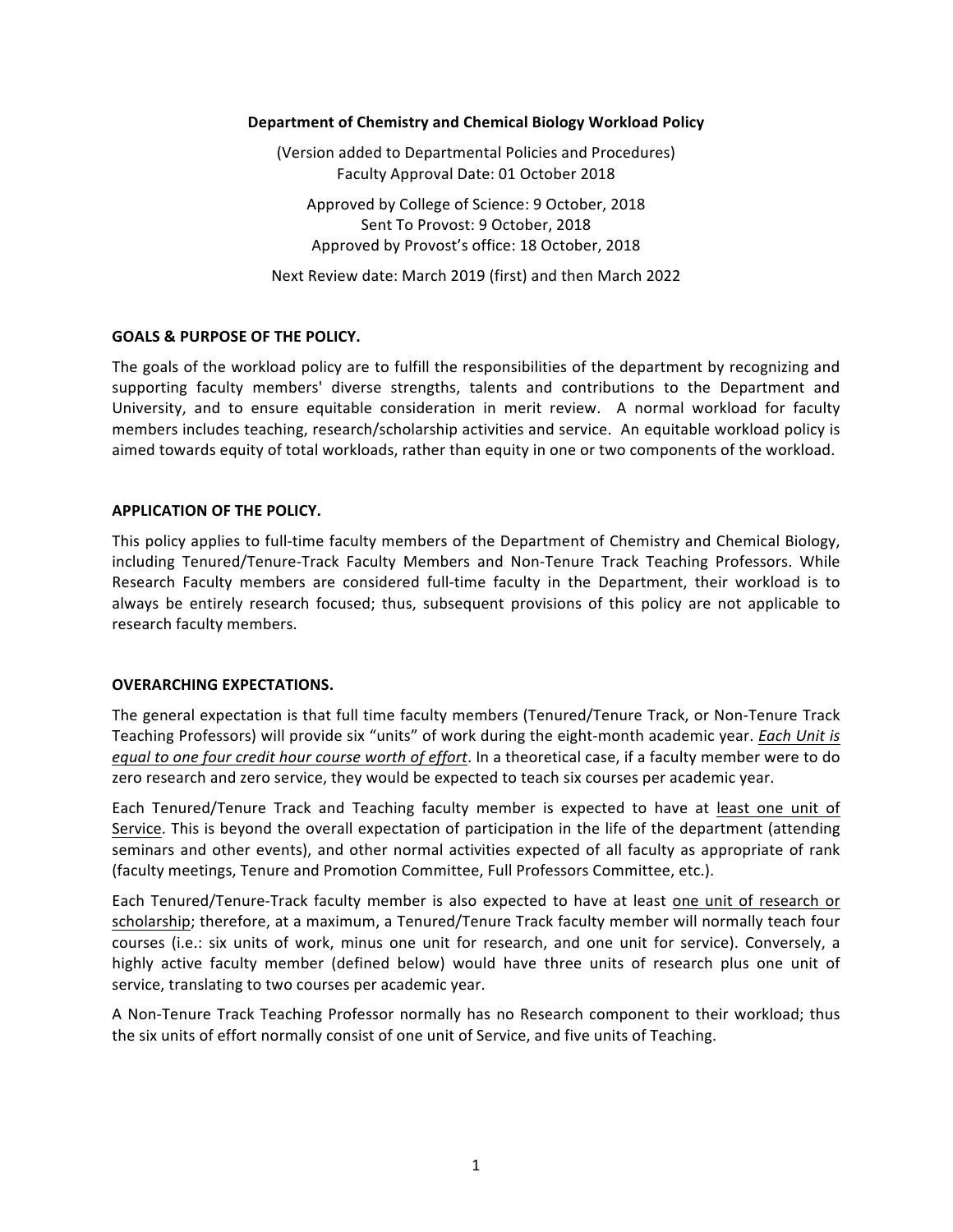

### **THE WORKLOAD EVALUATION COMMITTEE.**

The Workload Evaluation Committee (or "Workload Committee") shall consist of the Chair plus the elected tenured/tenure track faculty members and the teaching faculty member of the Merit Review Committee. The responsibilities of the Workload Committee will consist of (1) Annual review and approval of workload recommendations provided by the Chair; (2) Hearing of Faculty Member appeals regarding workload decisions.

**WORKLOAD DISTRIBUTION DECISIONS.** The Department Chair, after consultation with each faculty member, will recommend a workload distribution for the next year. The Chair will then present the set of workload recommendations to the entire Workload Evaluation Committee for review, comment, and approval. The Committee may decide to review a particular workload assignment in further detail. After discussion with the Committee about any of the reviewed workload assignments and approval of the Committee, the Chair then makes the individual workload assignments. Normally, a workload assignment shall be made with the consent of the faculty member. Annually, the Chair shall meet with each faculty member after the merit evaluation process to discuss merit review results and any updates to the faculty member's workload assignments.

Workload adjustments are made at the end of the academic year, immediately following merit review, to be implemented the following term. However, the subsequent year's merit assessment will follow the weighting of the components of the faculty member's workload in effect at the time of the merit review. The guidelines below describe the nominal expectations for assignment of a given rating in research, teaching and service. The extent to which a faculty member meets or exceeds, or does not meet these expectations will be assessed at Merit Review time.

**1. Establishing the Research/Scholarship Workload Rating.** There is a two-step process for establishing the Research/Scholarship Workload Rating. (1) The Chair and the Workload Evaluation Committee will use data submitted for the current year's merit review (normalized by percentage of appointment in the Department), plus those merit review data provided in the two previous years. For the purpose of determining workload, the faculty members' research productivity will be assessed utilizing the number of peer- reviewed publications in a given calendar year, and level of active external funding (Table 1). In most cases, this will be the final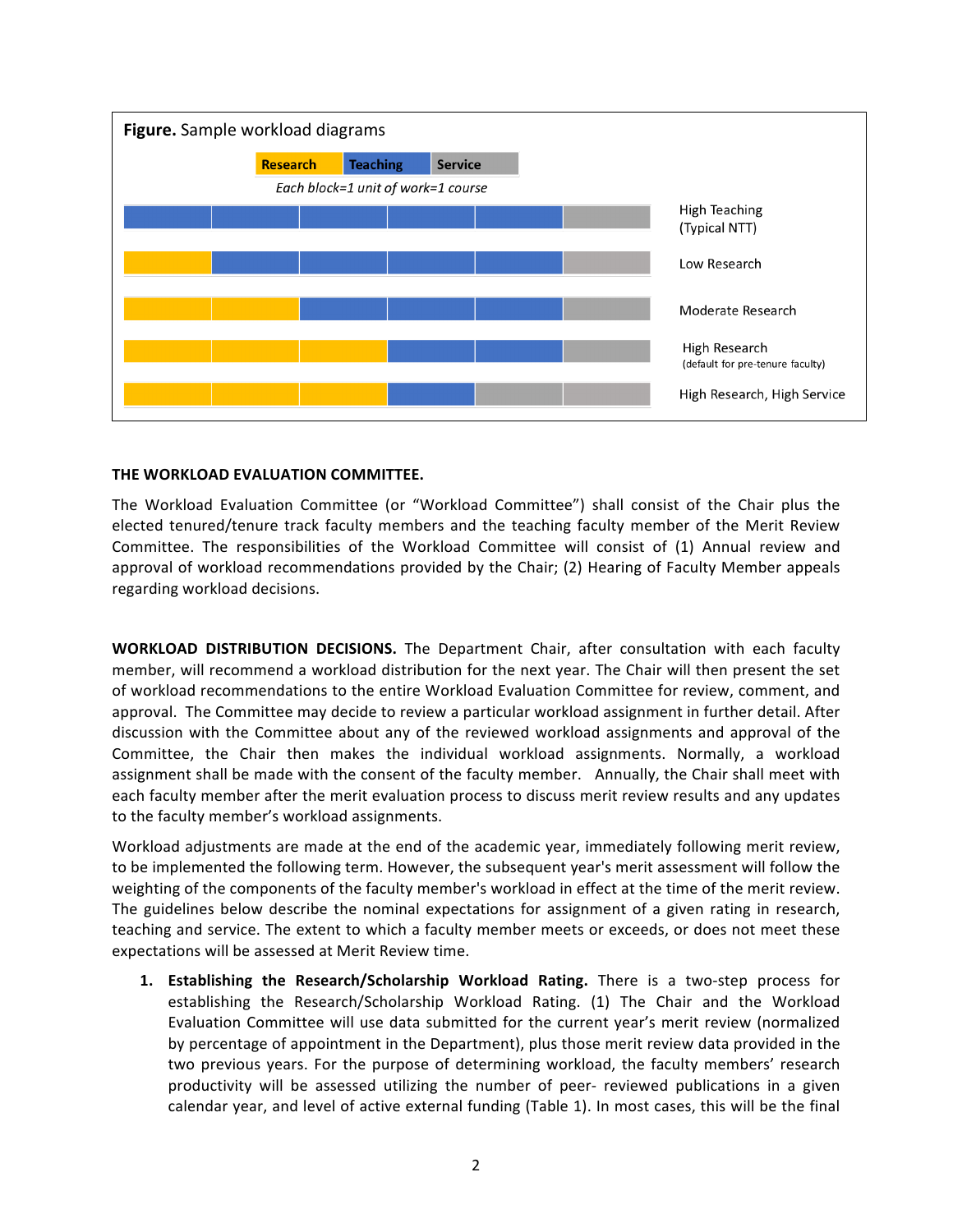Research Rating for the review year.  $(2)$  It is appreciated that differences in productivity metrics (publication numbers, grant funding levels), and that project roles and grant writing leadership may exist. These differences can be particularly significant between subdisciplines in the Department. The Chair and the Workload Evaluation Committee will therefore use their discretion in the judgment as to whether a criterion is met for research ratings for the evaluation year.

To determine if a change should be made in Research Rating, the average number of research units assigned for the current year and the two previous years will be calculated, and rounded to the nearest integer. That integer will indicate the new Research Rating. For example, if a faculty member has had one "High" (3) research rating for two of the three previous years and one "medium" (2) for one of the three previous years (three-year average=2  $2/3$ , which rounds to 3), they will be rated as "High". However, if s/he has one year rated "High" (3) that follows two consecutive years of "Moderate" (2) rating (three-year average=2  $1/3$ , which rounds to 2), their rating will be changed to "Moderate".

| Table 1. |                       |                                                             |     |                                                                                                     |
|----------|-----------------------|-------------------------------------------------------------|-----|-----------------------------------------------------------------------------------------------------|
| Rating   | <b>Research units</b> | Accepted<br>Peer-<br><b>Reviewed</b><br><b>Publications</b> |     | <b>Share</b><br>οf<br>Active<br><b>OR</b><br><b>Awarded External Funding</b><br>(Direct Costs Only) |
| High     | 3                     | $\geq 5$                                                    | or  | >~\$100k/year                                                                                       |
| Moderate | 2                     | $2 \leq X \leq 5$                                           | or  | Between \$50-100k / year                                                                            |
| Low      | 1                     | < 2                                                         | and | <\$50k/year                                                                                         |

- **2. Establishing the Service Rating.** Assessment of the Service Rating will consider principally the amount of service to the Department and other service within the University (committee work, undergraduate advising and some department leadership roles), but will also consider Service to the Discipline outside the University. Significant department leadership roles (e.g., Associate Chair, Directors of Graduate and Undergraduate Studies) and College or University Leadership roles (e.g., Faculty Senate) shall warrant assignment of a second unit of service. Unlike the Research Rating, which considers a three-year period of research reviews, the Service Rating may be adjusted year-to-year based on current and expected service levels. Both Tenured/Tenure Track and Teaching Faculty are expected to substantively contribute at least one *unit of service each academic year.*
- **3.** Distribution of Teaching Workload Units. A single unit of teaching is defined as four credit hours of work per semester or equivalent. This could consist of a three-credit course plus significant contribution to the teaching lab program, or significant contribution to research mentorship. Responsibilities for regarding "equivalence" will lie with the Workload Committee. With the approval of the Chair, the eight credit hour academic year requirements may be spread over one or two semesters.

#### WORKLOAD APPEAL.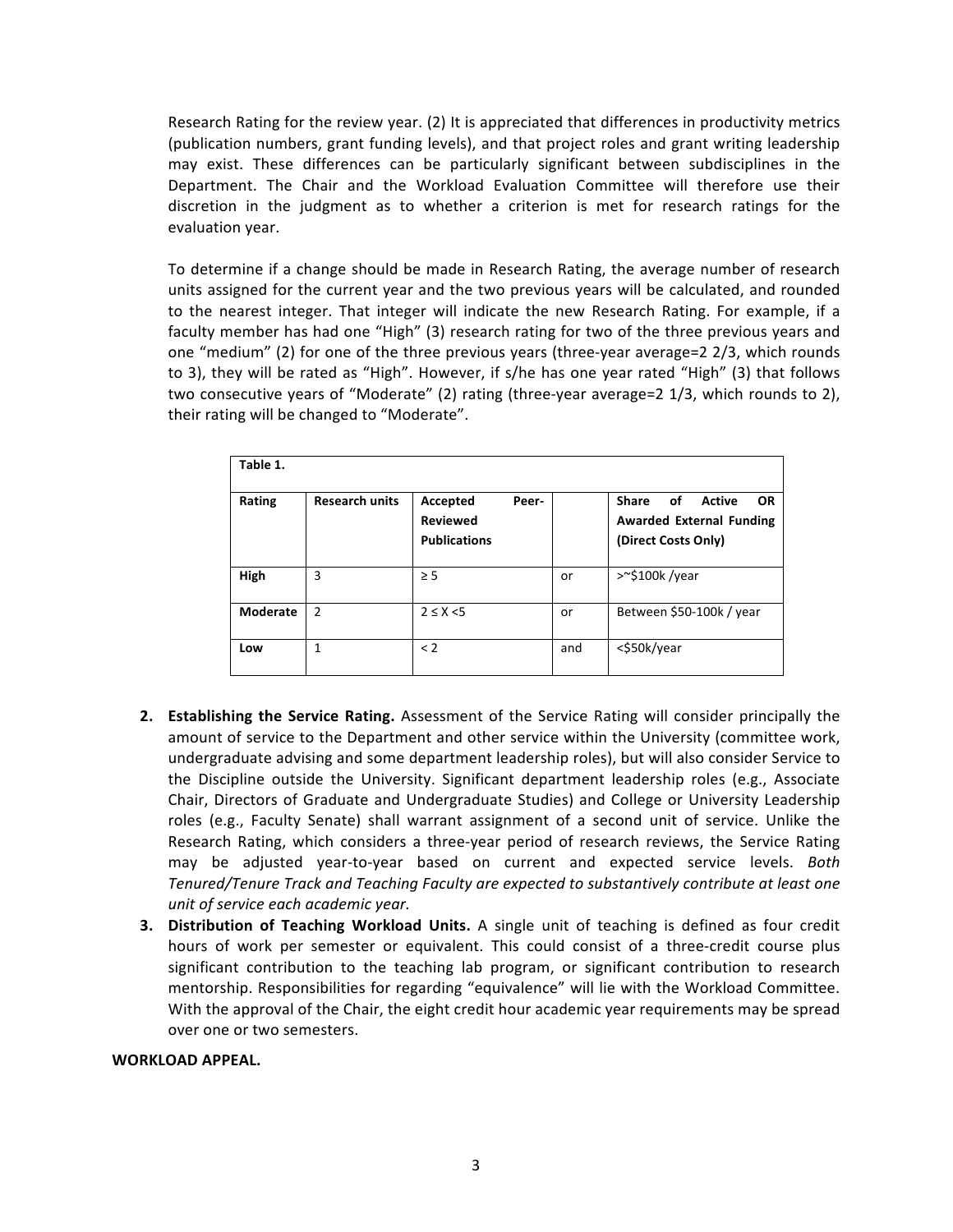The Chair in consultation with the Merit Review Committee will consider appeals. A faculty member must file a written appeal with the Chair within two weeks of the original notification of the workload assignment. The Chair and the Workload Committee will consider the appeal on its merits and the Chair will make the ultimate determination as to whether a modified workload assignment is warranted. The Chair must respond within two weeks of receiving the appeal.

# **SPECIAL CASE MODIFICATIONS OF WORKLOAD:**

- 1. Workload for new tenure-track faculty. Newly hired tenure-track assistant professors will be assigned a "high" research rating for their first five years, with the commensurate teaching assignment. In the interest of helping newly-hired tenure track faculty members, their teaching workload in their first year will be reduced by one unit (thus: four units of research, one unit of teaching, one unit of service).
- 2. **Course buyout policy.** A faculty member can buy out of one unit of teaching per academic year at the cost of 1/6 of the academic year salary plus benefits. Only external or discretionary funds can be utilized for this purpose. All faculty must teach at least one course per academic year.
- 3. **Family and medical leaves.** Workload expectation for faculty who take family or medical leaves from the University will be adjusted by the Chair according to university policies and the percentage of time away.

### **POSTING OF WORKLOADS AND WORKLOAD POLICY.**

In the interest of transparency, the workload policy and the workload of each faculty member will be posted on the departmental SharePoint and/or Blackboard sites, in terms of their Research/Teaching/Service distribution, as well as their annual assignment of teaching and service. Any leaves of absence will be noted on this as well.

# **REVIEW OF THE WORKLOAD POLICY.**

This policy will be reviewed after one year of implementation. Thereafter, this policy will be reviewed at least every three years by the Department Executive Committee, with the feedback of the Workload Committee and the wider Faculty. The Workload Committee can provide feedback to the Chair and Executive Committee for consideration at any time. The policy review will determine (1) whether modification of the policy is needed based on departmental need or practice, and providing recommendations for such modifications; and (2) whether the policy is being followed by the department.

#### **JOINT APPOINTEES.**

**1.** Workload. The workload of a joint appointee will be commensurate with the faculty member's appointment percentage. For example, a 50% appointee will be responsible for a total of three units of work as a member of the Department, and the remaining units of work will be utilized by the department(s) holding the other 50% of the appointment. In this case, a faculty member with "High" research activity will have 1.5 units of Research, 1 unit of Teaching, and 0.5 units of Service centered in CCB.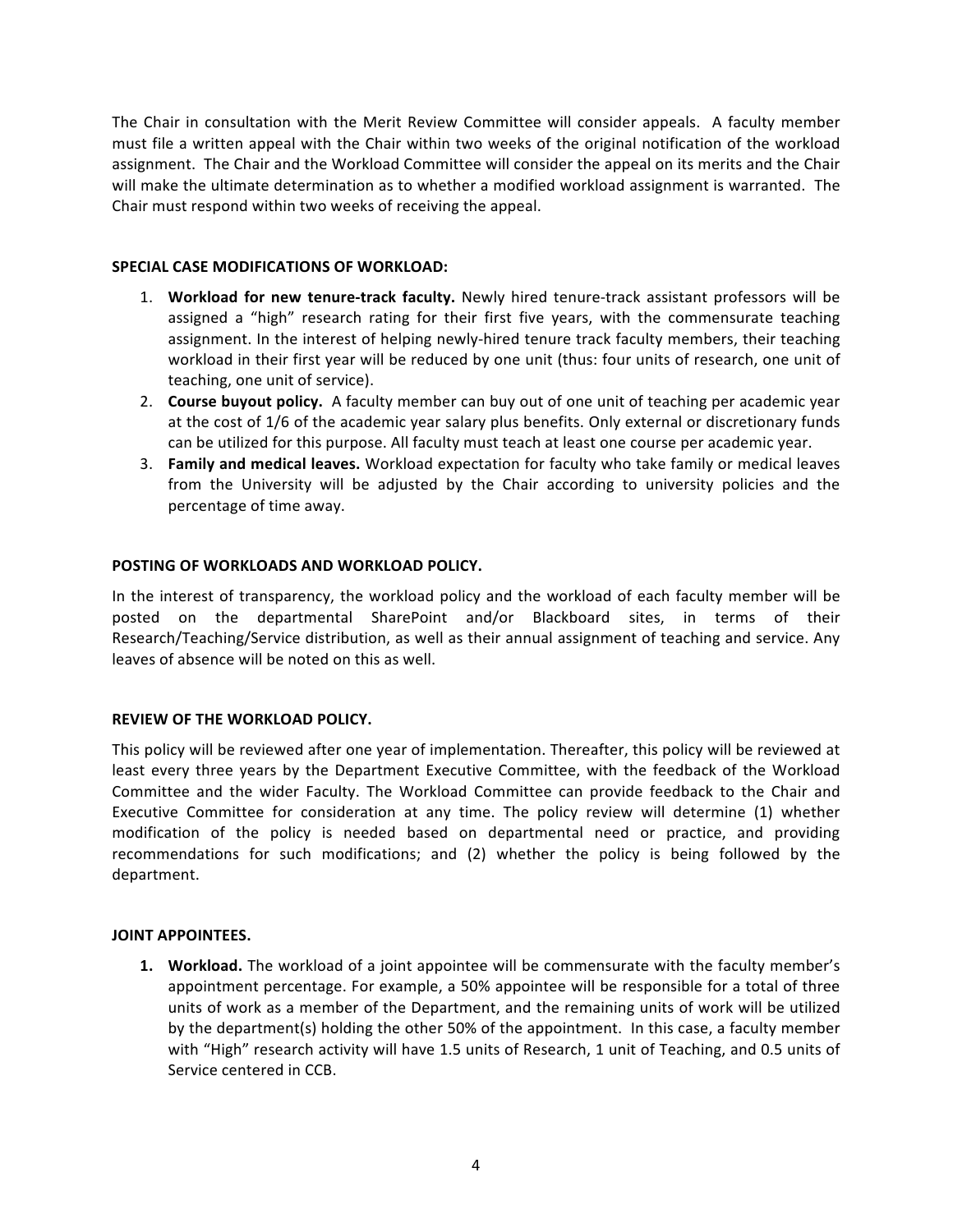- **2.** Merit review. The Department will perform the merit review of jointly-appointed faculty as performed with all others. If the joint appointee's primary appointment/tenure home resides in the Department, then the Department merit score will be directive of the Faculty member's merit raise, adjusted according to the merit score provided by the joint department. If the joint appointee's primary department/tenure home is outside the Department, the Departmental merit score will be provided to the Chair of the Joint Department for consideration of merit according to that Department's policies.
- **3. Coordination with Joint Department**. The Chair of the Department will be the conduit through which workload and merit review discussions are held between departments.